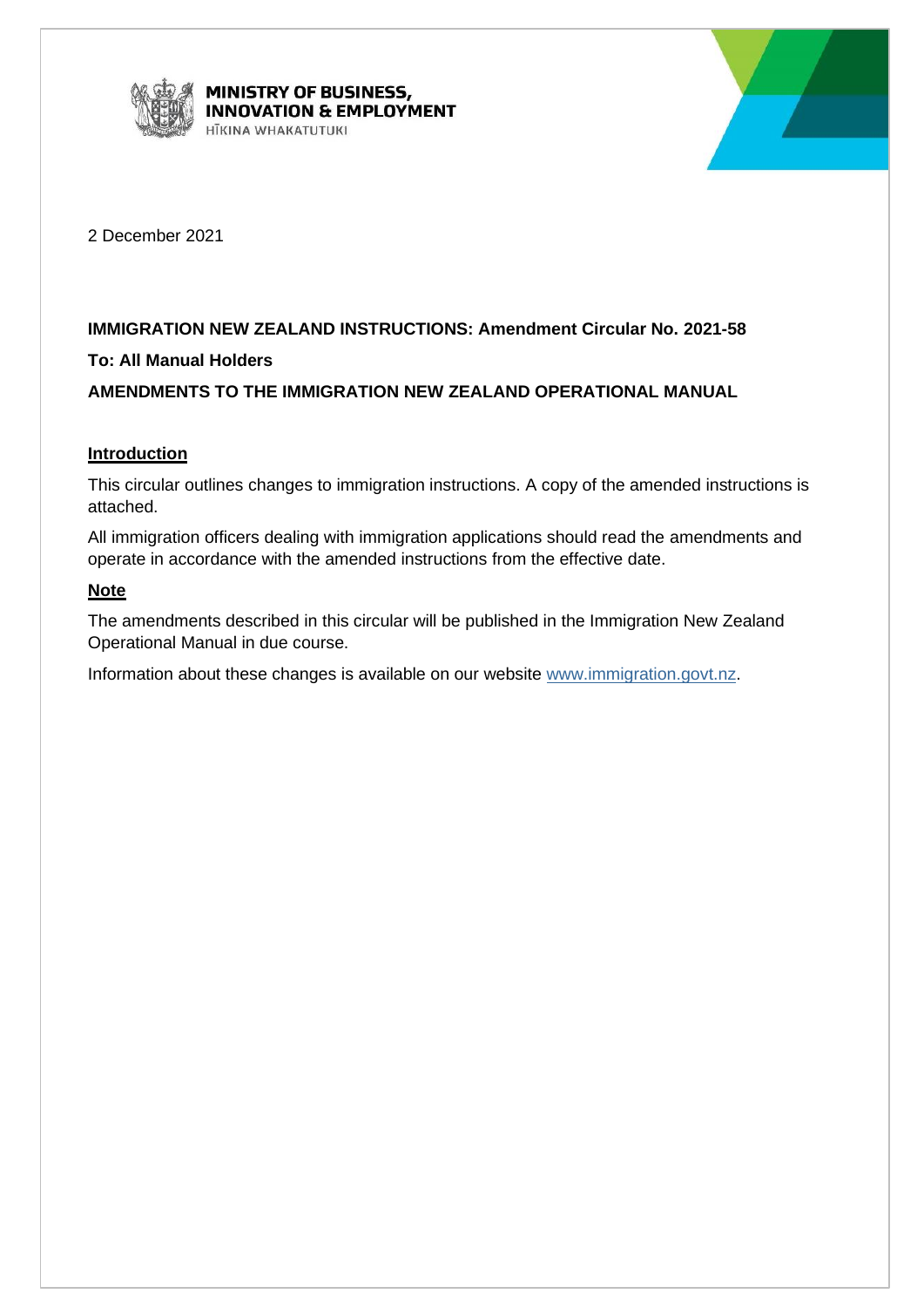# **Description of changes**

*Y3.5 Applying for entry permission*

*Y3.30 People who may be granted entry permission: COVID-19*

*Y4.5 People who must be refused entry permission unless granted as an exception to instructions: general character concerns*

*Y4.10 Restrictions on the grant of a visa or entry permission to certain groups as designated by the United Nations Security Council*

*Y4.15 People who must be refused entry permission unless granted as an exception to instructions: circumstances and compliance concerns*

*Y4.20 People who must be refused entry permission unless granted as an exception to instructions: stowaways*

*Y4.45 Making a decision to grant entry permission as an exception to instructions*

*Y4.50 People who must be refused entry permission: (COVID-19)*

Changes have been made to entry permission immigration instructions, to ensure alignment with the Immigration Act 2009.

The amended instructions allow entry permission to be granted to resident visa holders who were granted their visa while outside New Zealand and are arriving in New Zealand for the first time while holding that visa, if the entry permission instructions in place when they applied for residence allowed entry by a person holding that resident visa. This has the effect of allowing entry by visa holders who applied for their resident visa before COVID-19 border restrictions were put in place in early 2020.

The amended instructions also allow entry to New Zealand by people granted a 2021 Resident Visa while they are outside of New Zealand.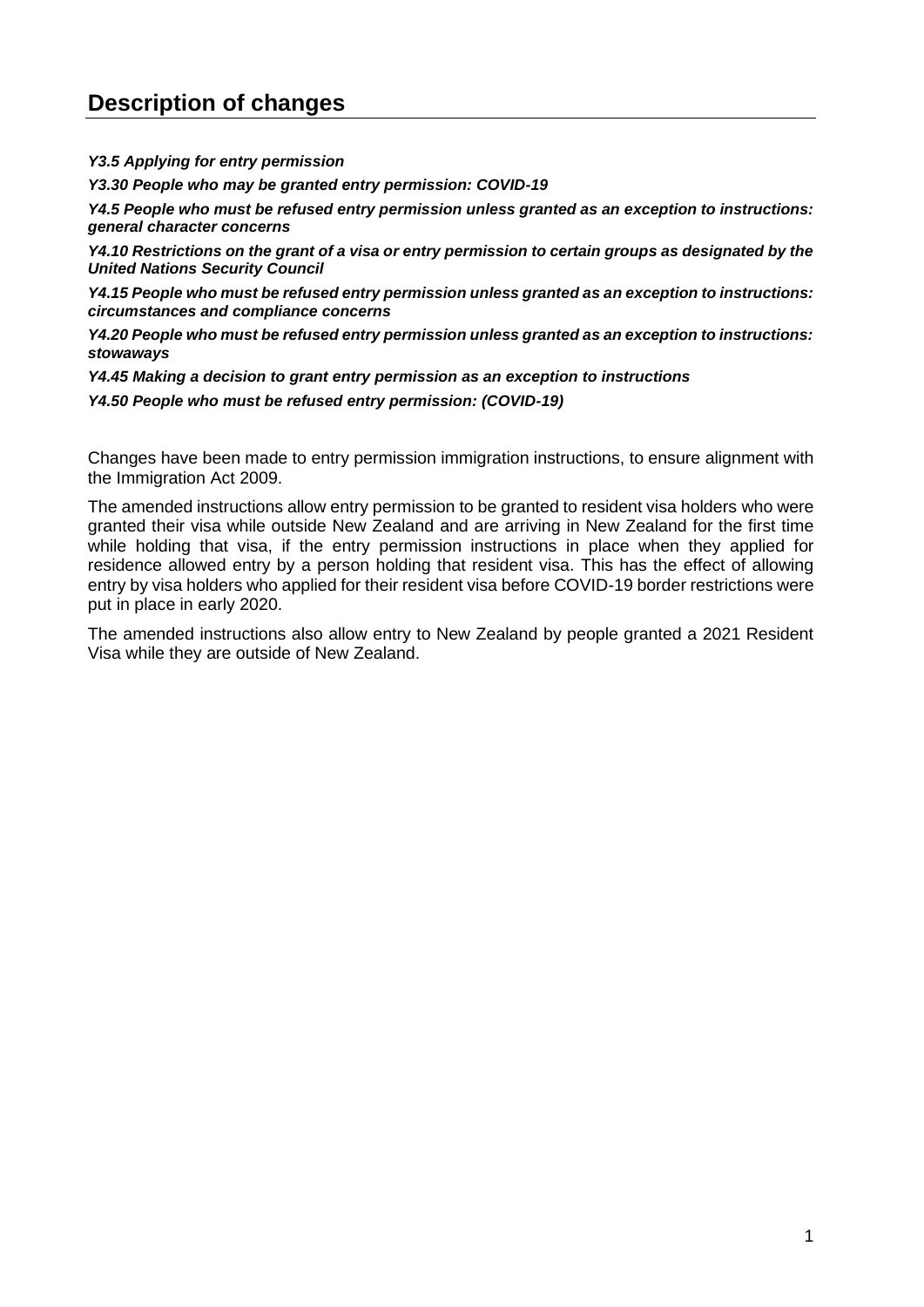**Appendix 1: Amendments to Residence and Temporary Entry instructions effective from 1 December 2021**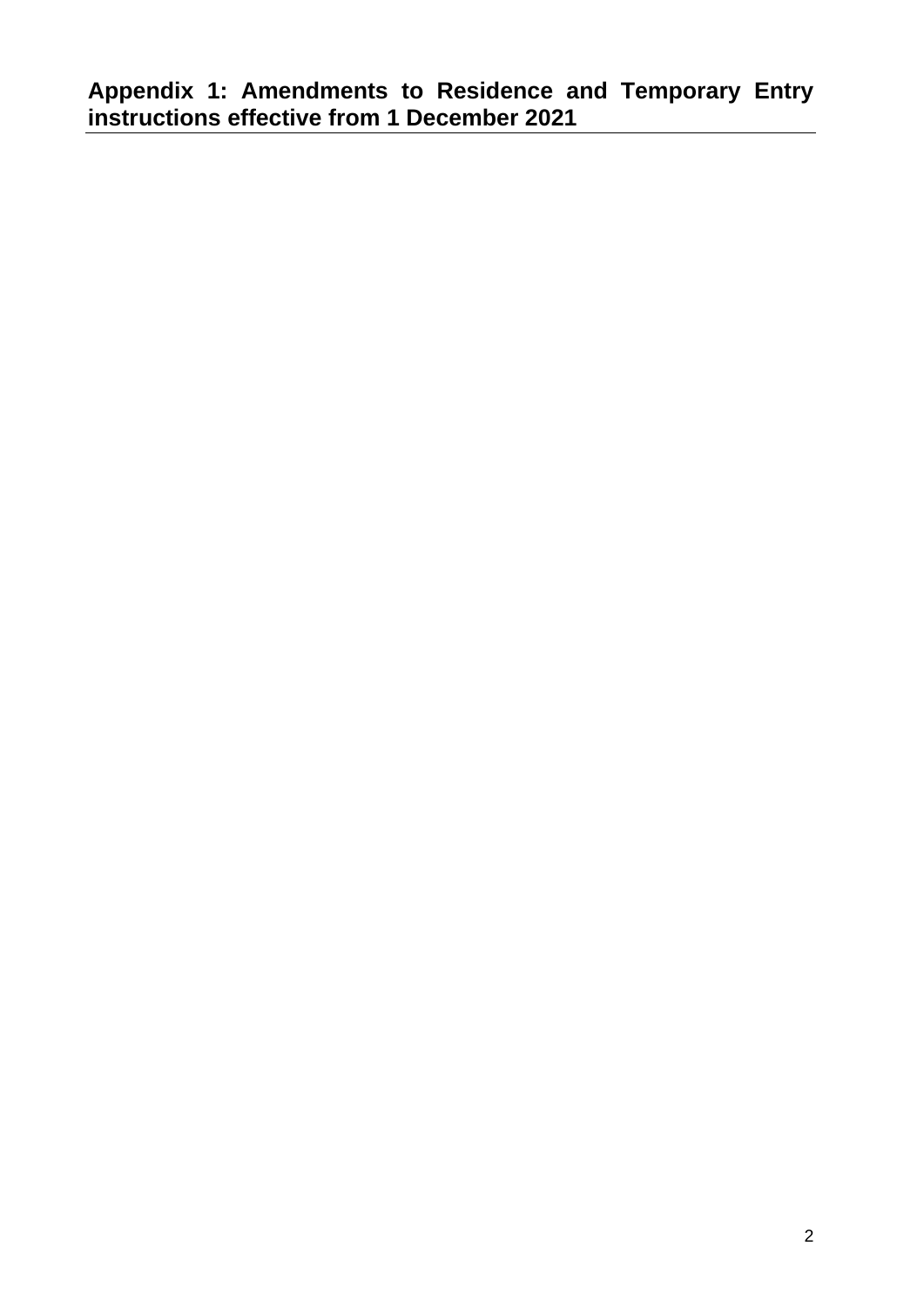#### **Y3.5 Applying for entry permission**

- Any person who is applying for entry permission must comply with passenger responsibilities on arrival as prescribed in [Y2.1.](http://inzkit/publish/opsmanual/#42663.htm)
- b. It is the responsibility of the person applying for entry permission to:
	- i. ensure that all information, evidence, and submissions that they wish to have considered is provided when the application for entry permission is made; and
	- ii. inform the immigration officer of any relevant fact, including any material change in circumstances that has occurred between the grant of a visa and the application for entry permission on the basis of that visa, if that fact or change in circumstances may affect the decision on the application for entry permission.
- For the purposes of Y3.5 "material change in circumstances" means a change that may relate to the person  $c_{\cdot}$ applying for entry permission or another person included in the application for entry permission, or may relate to any matter relevant to the Immigration Act 2009, immigration regulations or instructions.

#### **Y3.5.1 Considering an application for entry permission**

- a. Immigration officers must consider the application for entry permission in accordance with:
	- i. the requirements of the Immigration Act 2009 and immigration regulations; and
	- ii. the relevant Border Entry instructions; and
	- iii. any relevant special direction.
- b. When considering the application for entry permission, the relevant Border Entry instructions are:
	- i. If the applicant holds a residence class visa, the border entry instructions in force at the time the application for a visa was made.
	- ii. If the applicant holds a temporary entry class visas granted in accordance with restricted temporary entry instructions, the border entry instructions in force at the time the application for a visa was made.
	- iii. If the applicant holds a temporary entry class visa, the border entry instructions in force at the time the application for entry permission is made.
- When considering an application for entry permission, an immigration officer is not obliged to seek any  $C_{n}$ further information, evidence, or submissions. The officer may determine the application on the basis of information, evidence, and submissions:
	- i. provided by the applicant; or
	- ii. held by Immigration New Zealand.
- d. If the person applying for entry permission fails to meet the instructions, immigration officers may then consider all the circumstances to see if an exception to instructions to grant entry permission is justified.
- e.  $Y3.5.1(d)$  does not apply to  $Y3.10(a)$  or  $Y4.1$ .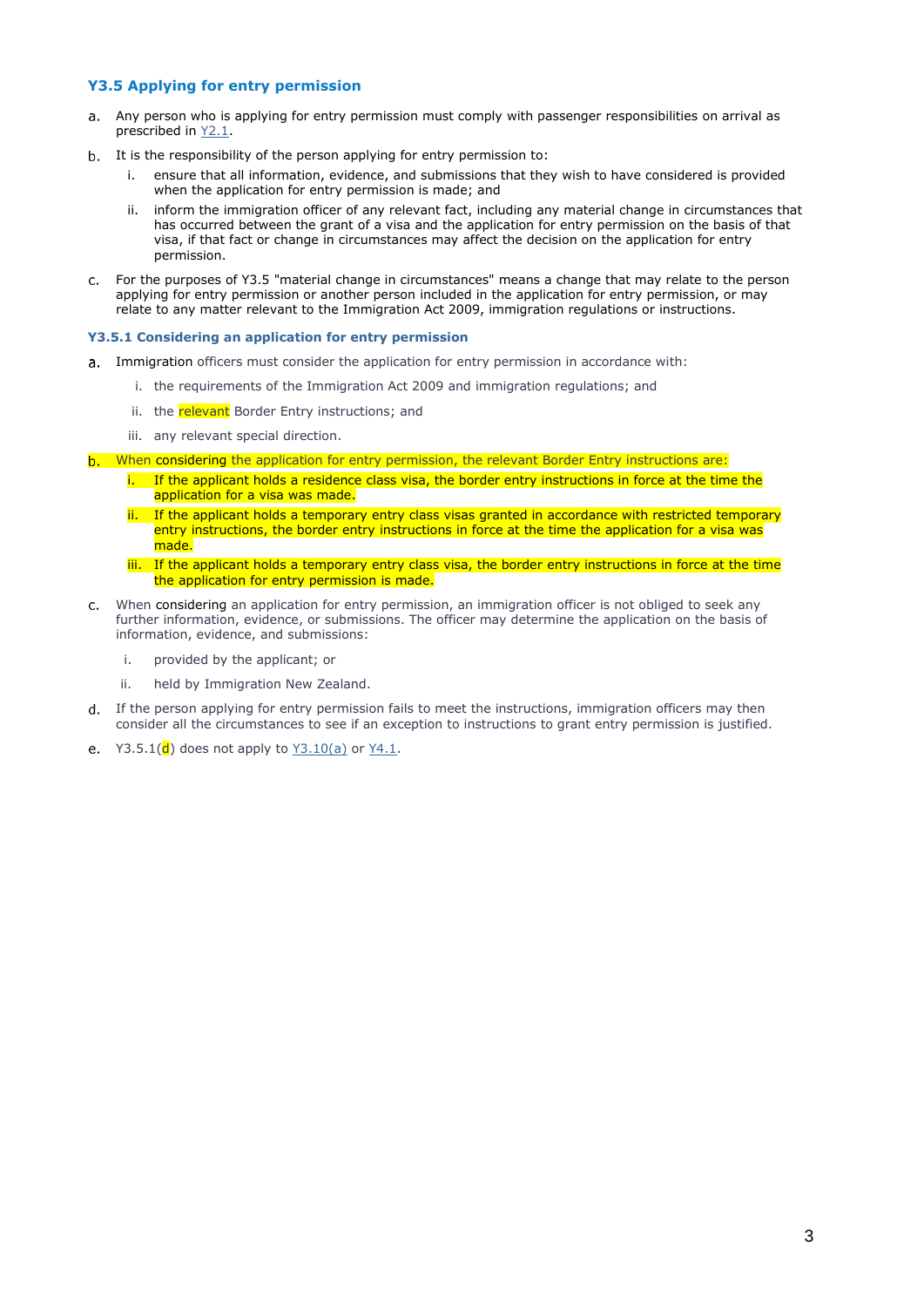#### **Y3.30 People who may be granted entry permission: COVID-19**

- Despite Y4.50(a), the following persons may be granted entry permission:
	- i. Those New Zealand residence class visa holders listed in [Y3.10\(a\)](http://inzkit/publish/opsmanual/#35375.htm)
	- ii. The partner, legal guardian or any dependent children of a New Zealand citizen or a New Zealand residence class visa holder listed at [Y3.10\(a\)](http://inzkit/publish/opsmanual/#35375.htm) who:
		- o are travelling with that New Zealand citizen or residence class visa holder; or
		- o are ordinarily resident in New Zealand; or
		- o have a visa based on their relationship to the New Zealand citizen or residence class visa holder.
	- iii. Australian citizens or a person who holds a current permanent residence visa (including a resident return visa) issued by the Government of Australia, where New Zealand is their primary place of established residence.
	- iv. Diplomats accredited to New Zealand and currently resident in New Zealand.
	- v. New diplomatic and consular personnel filling established positions at a foreign mission or consular post in New Zealand.
	- vi. Other diplomatic and consular personnel authorised by the Minister of Foreign Affairs or their delegate where there is a compelling national interest.
	- vii. Holders of a resident visa granted under the COVID-19 Support residence instructions  $(S5)$ .
	- viii. Persons who previously held their initial resident visa while in New Zealand, and are the holders of a second or subsequent resident visa granted offshore, and who are travelling to New Zealand for the first time as the holder of that visa.
	- ix. Positioning aircraft crew travelling to New Zealand as a passenger (other than a transit passenger) on a commercial aircraft for the purpose of leaving New Zealand as aircraft crew in the course of a scheduled international service.
	- x. A person who:
		- o has travelled to New Zealand directly from Australia, the Cook Islands or Niue; and
		- o travelled to New Zealand on a Quarantine-Free Travel flight (as defined in the COVID-19 Public Health Response (Air Border) Order (No 2) 2020); and
		- o on boarding the flight, has been present in either of the following for the specified 14-day period (as defined in the COVID-19 Public Health Response (Air Border) Order (No 2) 2020)
			- the Cook Islands or New Zealand (if travelling from the Cook Islands); or
			- Niue or New Zealand (if travelling from Niue); or
			- Australia or New Zealand (if travelling from Australia).
	- xi. A person who has travelled to New Zealand directly from Australia; and
		- o is the holder of a resident visa; or
		- o is the holder of a temporary visa who last departed from New Zealand on or after 6 April 2021; or
		- o is an Australian citizen or a person who holds a current permanent residence visa (including a resident return visa) issued by the Government of Australia who last departed from New Zealand on or after 6 April 2021; or
		- o the partner, parent or dependent child of:
			- a New Zealand citizen
			- the holder of a resident visa
			- the holder of a temporary visa who last departed from New Zealand on or after 6 April 2021
			- an Australian citizen or a person who holds a current permanent residence visa (including a resident return visa) issued by the Government of Australia who last departed from New Zealand on or after 6 April 2021
	- xii. Persons who were in Afghanistan on 15 August 2021 and who on 19 August 2021 held and continue to hold either a valid temporary entry class visa or a residence class visa which was granted when the person was offshore and the person is arriving in New Zealand for the first time.
	- xiii. A person who:
		- o is either:
			- The holder of a resident visa; or
			- An Australian citizen or a person who holds a current permanent residence visa (including a resident return visa) issued by the Government of Australia; and
			- o has travelled to New Zealand directly from Samoa, Vanuatu or Tonga; and
			- o travelled to New Zealand on a Quarantine-Free Travel flight (as defined in the COVID-19 Public Health Response (Air Border) Order (No 2) 2020); and on boarding the flight, has been present in either of the following for the specified 14-day period (as defined in the COVID-19 Public Health Response (Air Border) Order (No 2) 2020):
				- Samoa or New Zealand (if travelling from Samoa); or
				- Vanuatu or New Zealand (if travelling from Vanuatu); or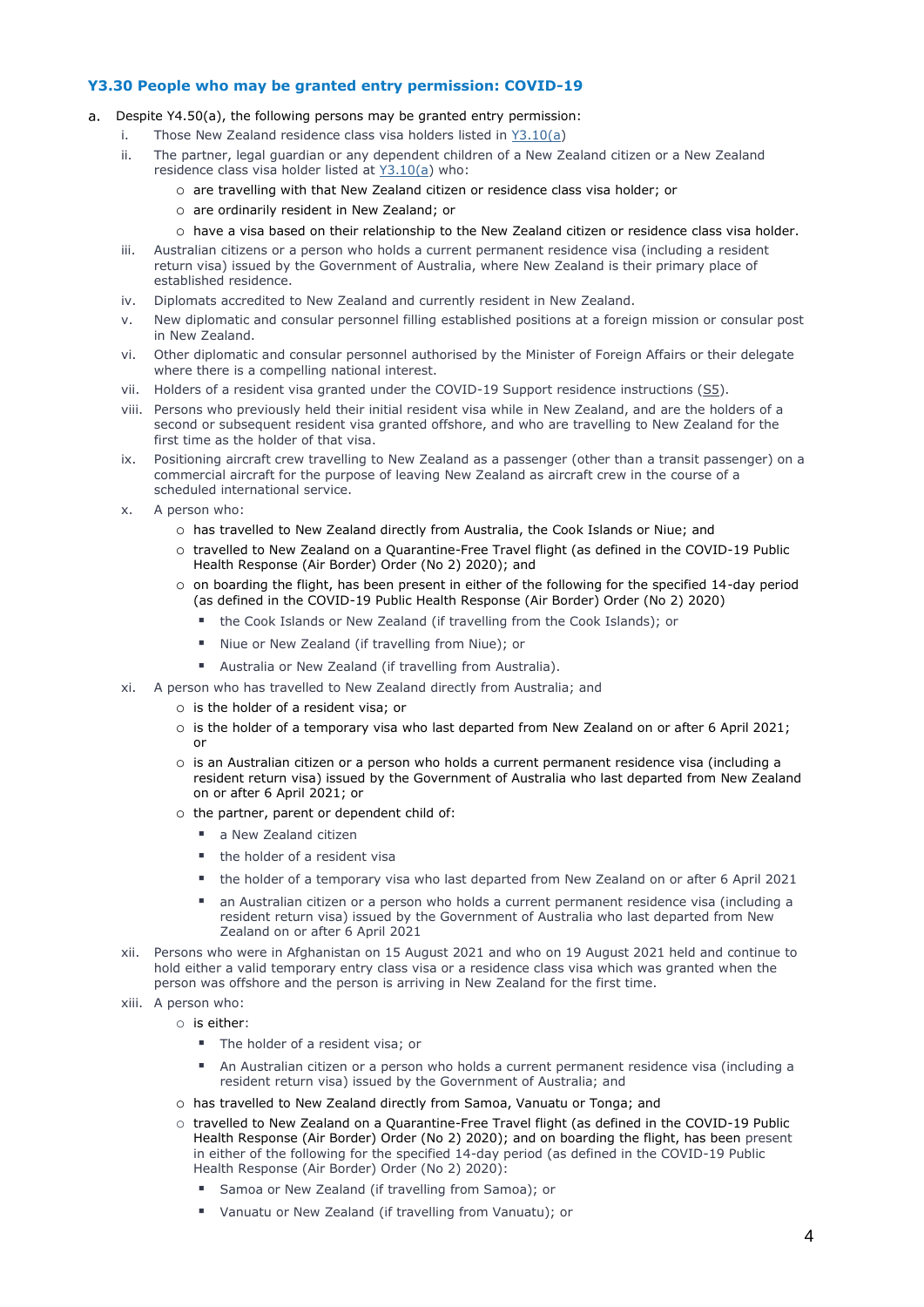- Tonga or New Zealand (if travelling from Tonga); or
- Tokelau, Samoa or New Zealand (if travelling from Tokelau).
- xiv. The holder of a resident visa granted while outside of New Zealand who:
	- applied for that resident visa on or before 30 November 2021; and
	- is arriving in New Zealand for the first time as the holder of that visa; and
	- $\blacksquare$  the entry permission instructions in effect on the date of the resident visa application allowed holders of that visa to travel to and enter New Zealand.
- xv. A person who applied for a resident visa on or after 1 December 2021 and was granted a resident visa while outside of New Zealand under the 2021 Resident Visa Category.

**Note:** For the purpose Y3.30(a)(xi), dependent child has the meaning given by section 4 of the Immigration Act 2009, and parent, in relation to a dependent child, means a person on whom the child is dependent.

- b. A person may be granted entry permission if they are the holder of a temporary entry class visa which either:
	- i. was granted or varied under the COVID-19 Support Restricted Temporary Entry Instructions; or
	- ii. has a condition that the holder carries out a critical purpose while they are in New Zealand.

**Note**: A person who was granted a second or subsequent resident visa by special direction on 11 September 2020 (i.e a person who held a resident visa with travel conditions which expired between 2 February 2020 and 11 September 2020 and had previously been in New Zealand as a resident but were outside New Zealand on 11 September 2020), is considered to hold a second or subsequent resident visa for the purposes of Y3.30(a)(viii). Quarantine-Free Travel is provided for by orders under the Covid-19 Public Health Response Act 2020. The COVID-19 Public Health Response (Air Border) Order (No 2) 2020 defines Quarantine-Free Travel (QFT) places, ports, carriers and persons. QFT is currently only possible for people arriving by the air border as part of a scheduled international service in accordance with the Air Border Order. Anyone arriving by private aircraft or by the maritime border are still subject to the border restrictions.

- In the Air Border Order, the specified 14-day period means the period that:
- (a) starts at the beginning of the 14th day before the day on which the person boards the aircraft undertaking the QFT flight concerned, and
- (b) ends when the person boards the aircraft.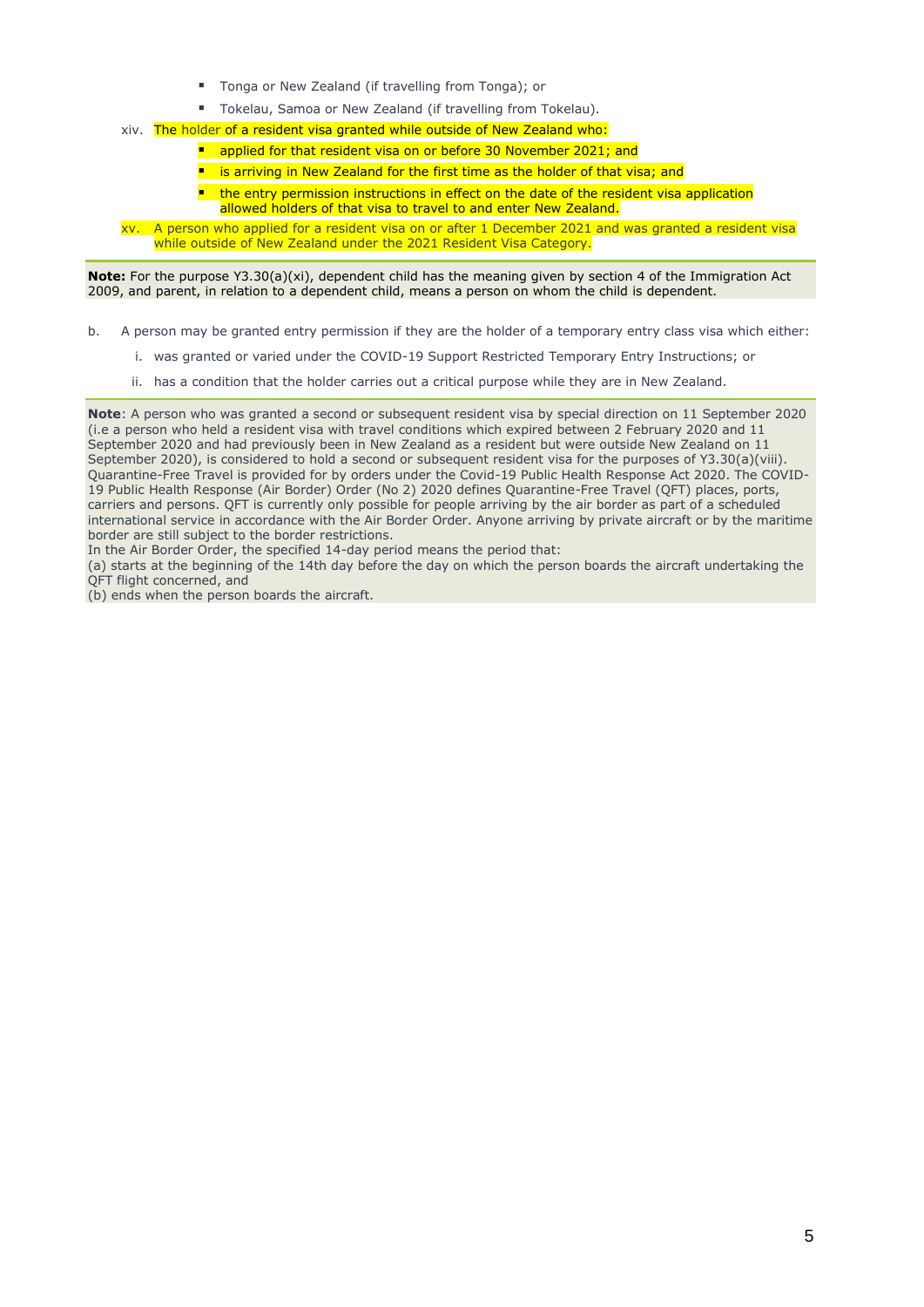#### **Y4.5 People who must be refused entry permission unless granted as an exception to instructions: general character concerns**

*See also Immigration Act 2009 ss 22 and 107*

- a. Entry permission must be refused to any person, except a person listed in  $Y3.10(a)$ , who is not otherwise dealt with under  $Y4.1$  and;
	- i. is arrested on arrival in New Zealand; or
	- ii. possesses a forged, fraudulent, or improperly-altered identity document or other official document; or
	- iii. possesses a controlled drug (as defined in s 2 of the Misuse of Drugs Act 1975) without proper authority; or
	- iv. possesses a prohibited import (as defined in s 5 of the Customs and Excise Act 2018) without proper authority.

**Note:** A person should be dealt with under  $Y4.1$  if, on arrival, the person possesses a controlled drug in an amount, level, or quantity at or over which the controlled drug is presumed to be for supply (as per s 2(1A) of the Misuse of Drugs Act 1975).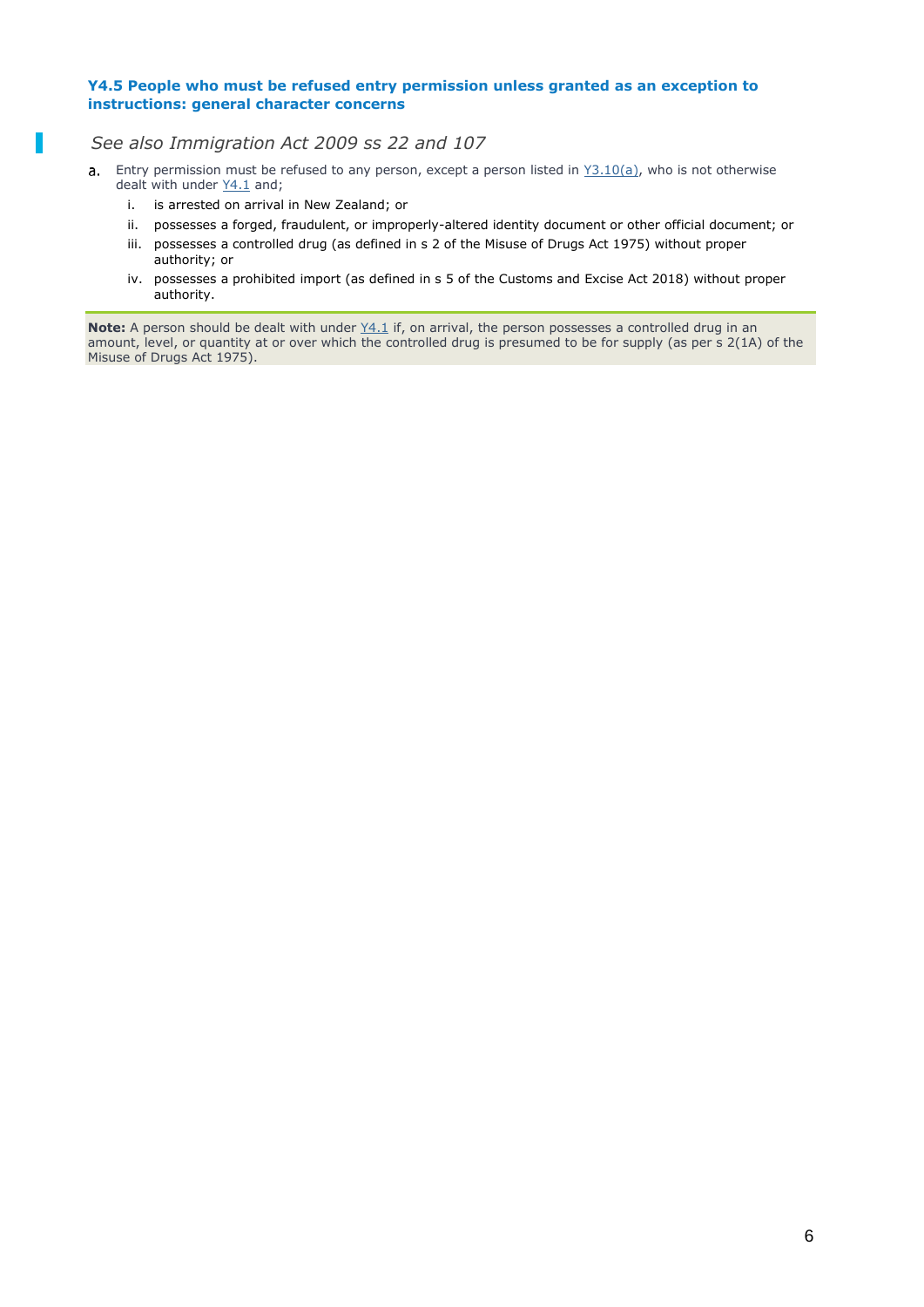#### **Y4.10 Restrictions on the grant of a visa or entry permission to certain groups as designated by the United Nations Security Council**

- $a_{\cdot}$ Entry permission must be refused to any person, except a person listed in  $Y3.10(a)$ , who is a designated individual or specified entity; and is not otherwise dealt with under [Y4.1.](http://inzkit/publish/opsmanual/#35389.htm)
- A designated individual or a specified entity means someone who is named on a list of such persons held by b. Immigration New Zealand and includes:
	- i. designated individuals from the Democratic People's Republic of Korea (DPRK), and:
		- o their immediate family members, and
		- o an individual (whether or not a DPRK national) acting on the behalf or under the direction of a designated individual, and
		- o an individual (whether or not a DPRK national) assisting in the evasion or violation of the measures set out in the UN resolutions listed in section 3 of the United Nations Sanctions (Democratic People's Republic of Korea) Regulations 2017
	- ii. designated individuals and specified entities from Al-Qaida and Taliban
	- iii. designated individuals from Iran
	- iv. designated individuals from Lebanon
	- v. designated individuals from the Democratic Republic of Congo
	- vi. designated individuals from Sudan
	- vii. designated individuals from Somalia
	- viii. designated individuals from Eritrea
	- ix. designated individuals from Libya
	- x. designated individuals from Mali
	- xi. designated individuals from Guinea-Bissau
	- xii. designated individuals from Central African Republic
	- xiii. designated individuals from Yemen
	- xiv. designated individuals from South Sudan.
- Immigration officers must contact the Ministry of Foreign Affairs and Trade when processing application for entry permission or a visa from a person to whom (b) above applies
- A visa or entry permission may only be granted to a person to whom (b) above applies on the advice of the d. Secretary of Foreign Affairs and Trade.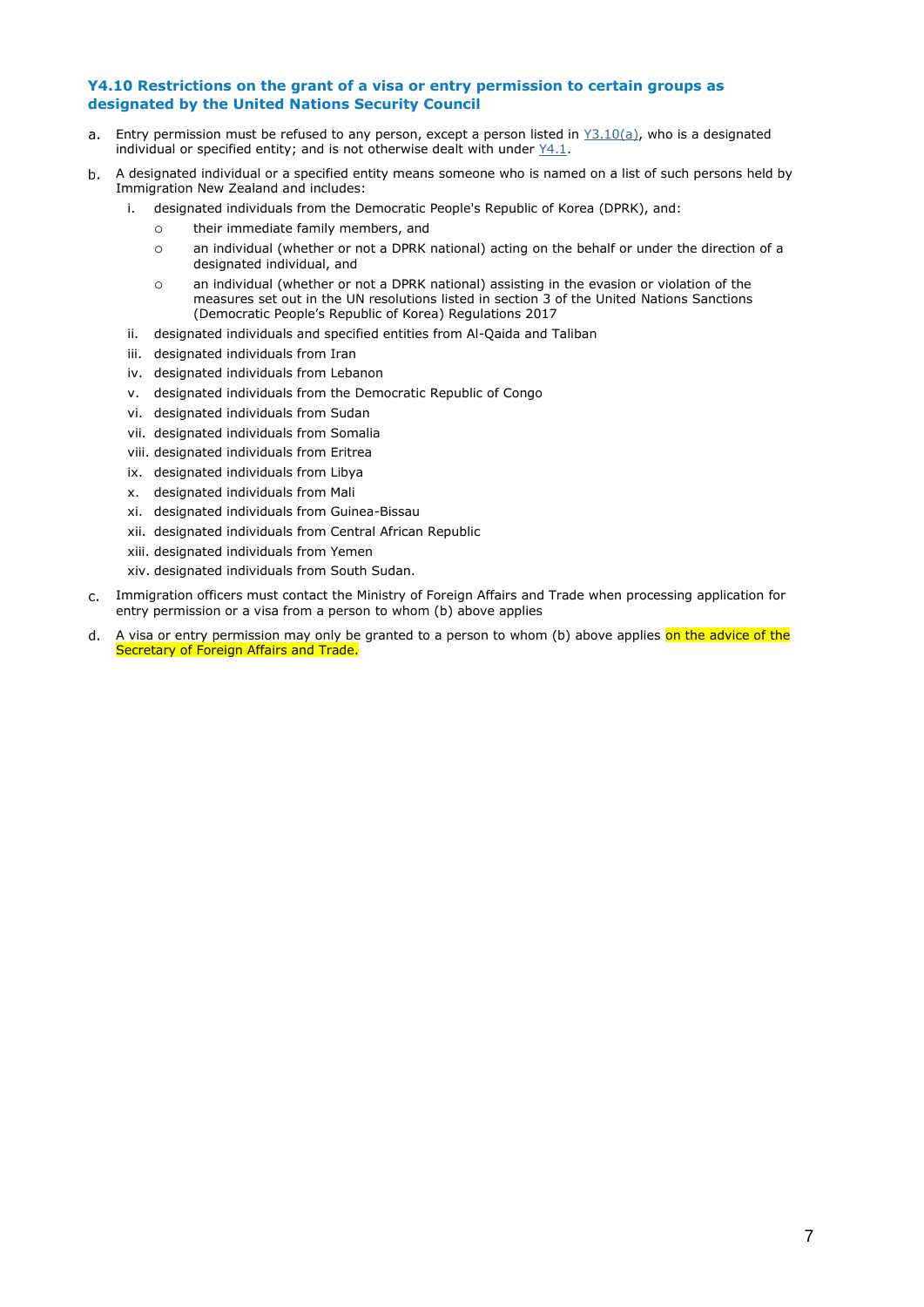### **Y4.15 People who must be refused entry permission unless granted as an exception to instructions: circumstances and compliance concerns**

*See also Immigration Act 2009 ss 22 and 107.*

- Entry permission must be refused to any person, except a person listed in [Y3.10\(a\),](http://inzkit/publish/opsmanual/#35375.htm) who is not otherwise  $a_{1}$ dealt with under  $Y4.1$  and:
	- i. makes a false declaration on any part of the New Zealand Passenger Arrival Card or Crew Declaration, whether that declaration relates to an immigration matter or not; or
	- ii. fails to comply with an immigration, customs, biosecurity, or Police responsibility on arrival, including (but not limited to) failing to:
		- o apply for a visa, if a visa waiver applies; and entry permission; or
		- o produce an arrival card; or
		- o produce a passport or certificate of identity; or
		- o produce other immigration documentation required by an immigration officer; or
		- o comply with any other direction or request by immigration, customs, or biosecurity, or Police.

**Note:** Immigration Officers may consult with Customs, Biosecurity, or Police Officers as necessary.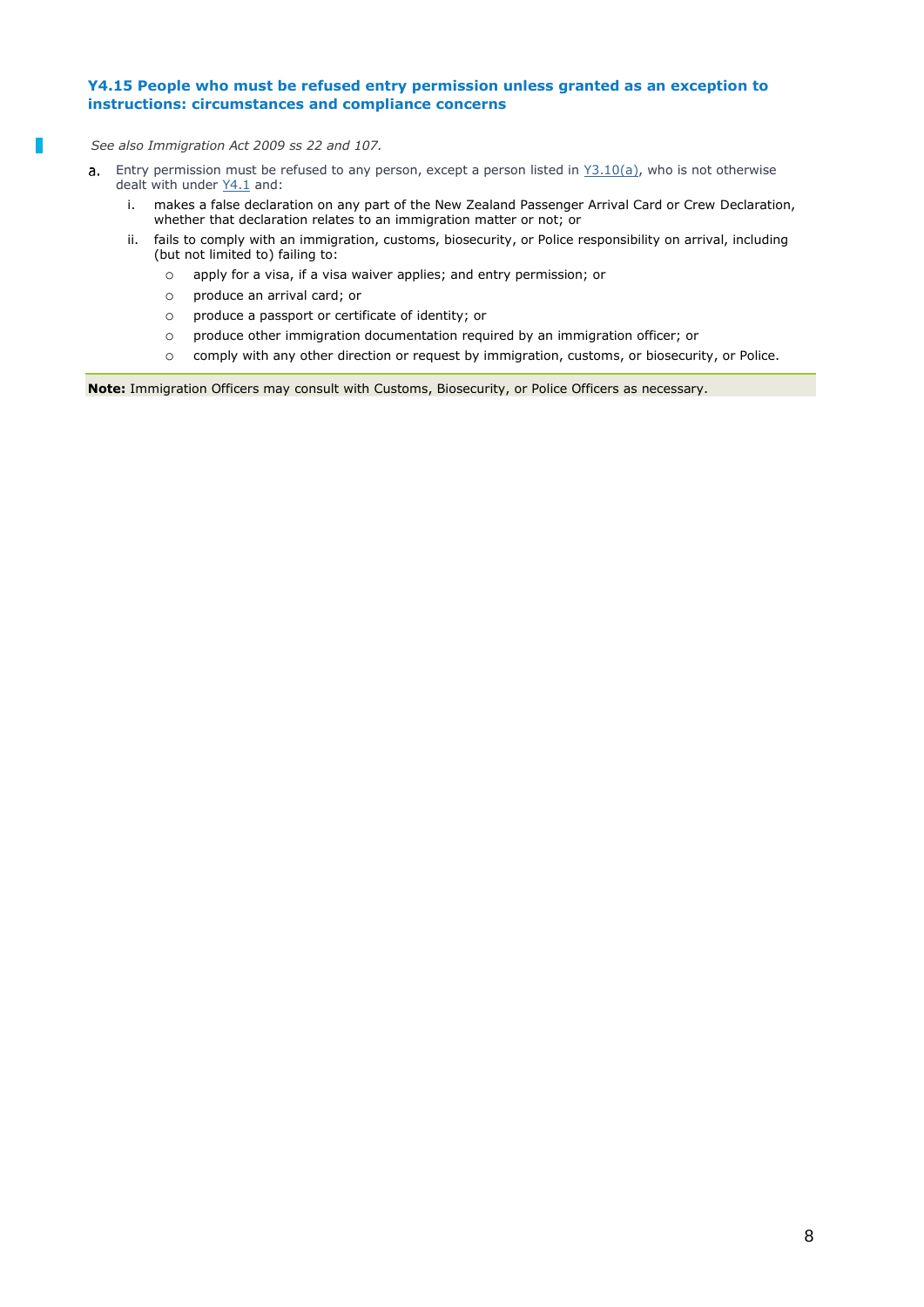#### **Y4.20 People who must be refused entry permission unless granted as an exception to instructions: stowaways**

- *See also Immigration Act 2009 ss 101, 115, 116.*
- Entry permission must be refused to any person who is a stowaway and is not otherwise dealt with  $\overline{a}$ under [Y4.1.](http://inzkit/publish/opsmanual/#35389.htm)
- b. A stowaway:
	- i. is a person who is carried in or on a craft without the consent of the carrier, or the person in charge, of the craft; and
	- ii. is unlawfully in New Zealand; and
	- iii. does not have any rights of appeal on humanitarian grounds so long as section 115 of the Immigration Act 2009 applies to the person; and
	- iv. is liable to be arrested and detained under Part 9 of the Immigration Act 2009; and
	- v. is liable for turnaround.
- The carrier and the person in charge of a craft must report the presence of a stowaway on board the craft as soon as practicable (see  $Y2.20(a)$ ). In most cases the ship's agent will have informed New Zealand Customs Service (Customs) or Immigration New Zealand well in advance of the craft's arrival.
- If there are reasonable grounds for believing that there are stowaways or other people intent on avoiding arrival procedures on board a craft, members of the New Zealand Police (Police) and Customs officers undertaking immigration duties have powers under the Immigration Act 2009 to enter and search that craft (see [Y3.25](http://inzkit/publish/opsmanual/#35378.htm)).
- Action to deal with stowaways may begin as soon as the craft on which they are travelling crosses into New  $\rho$ Zealand's territorial limits. The territorial limit is any point 12 miles seaward from the New Zealand shore or baseline, as defined by the Territorial Sea and Exclusive Economic Zone Act 1977.
- Stowaways must be arrested and detained within 72 hours of the person first reporting or presenting to an  $f_{\perp}$ immigration officer (see 04.25). After 72 hours have passed stowaways can only be dealt with by way of deportation.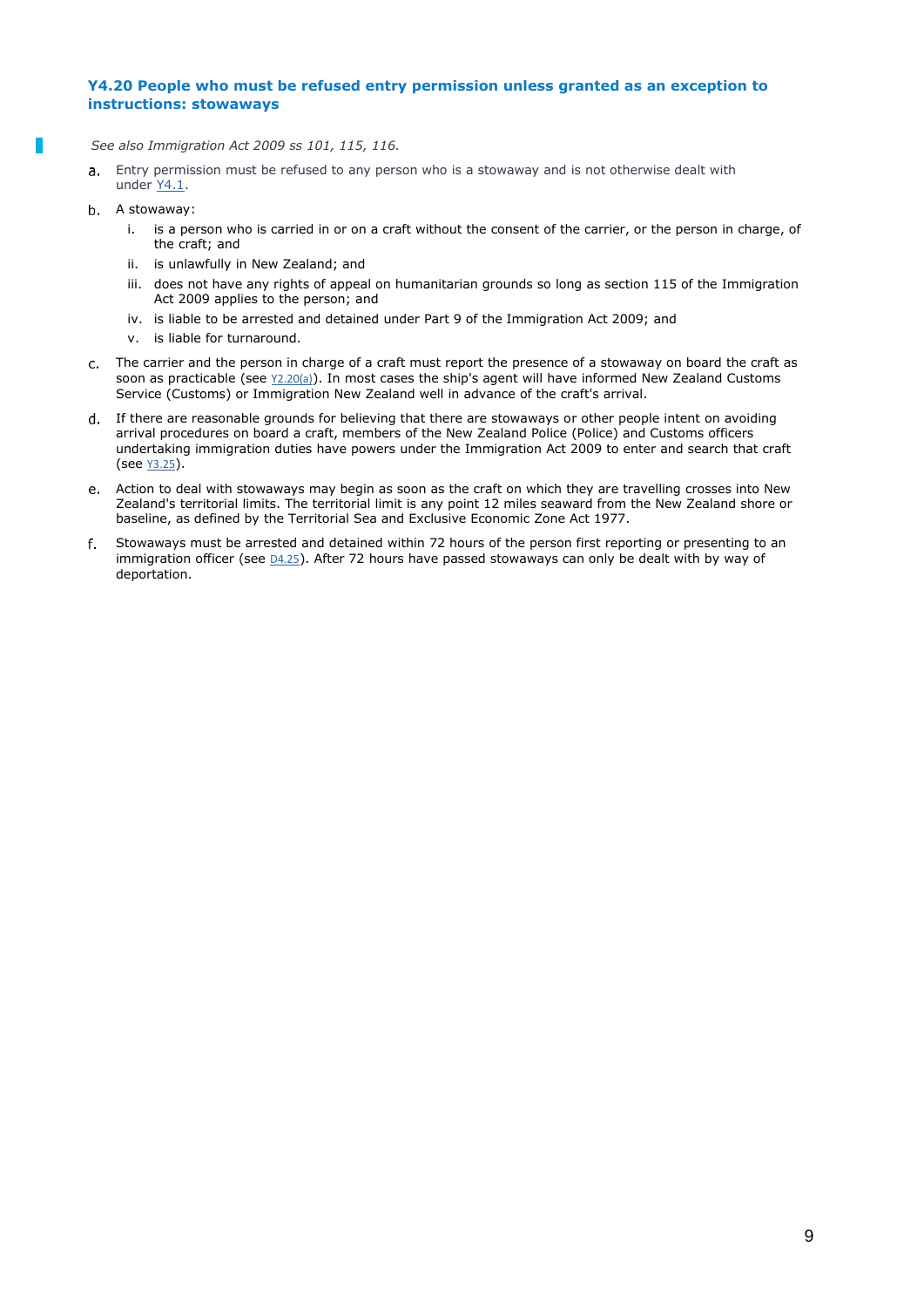### **Y4.50 People who must be refused entry permission: (COVID-19)**

*See also Immigration Act 2009 ss 22, 107, 108 and 109.*

- a. Entry permission must be refused to any person, except a person listed in  $Y3.30$  (a), who is not otherwise dealt with under [Y4.1](http://inzkit/publish/opsmanual/#35389.htm) and who is:
	- i. the holder of a temporary entry class visa (except as provided for by  $Y3.30$  (b))
	- ii. a person described under Schedule 2 of the Immigration (Visa, Entry Permission, and Related Matters) Regulations 2010 (visa-waiver travellers).
- $b.$ A person subject to (a) above may still be granted entry permission by an immigration officer, or by the Minister of Immigration, as an exception to instructions under s 108(9) or s109(7) of the Immigration Act  $2009.$

#### **Notes:**

For the avoidance of doubt:

- New Zealand citizens are not subject to this instruction

- People subject to regulation 25 of the Immigration (Visa, Entry Permission, and Related Matters) Regulations 2010 are deemed to be granted entry permission

- Australians who are issued with an invitation to apply under [S5.10](http://inzkit/publish/opsmanual/#76094.htm) or [S5.15](http://inzkit/publish/opsmanual/#76095.htm) for a resident visa on arrival in New Zealand are not subject to this instruction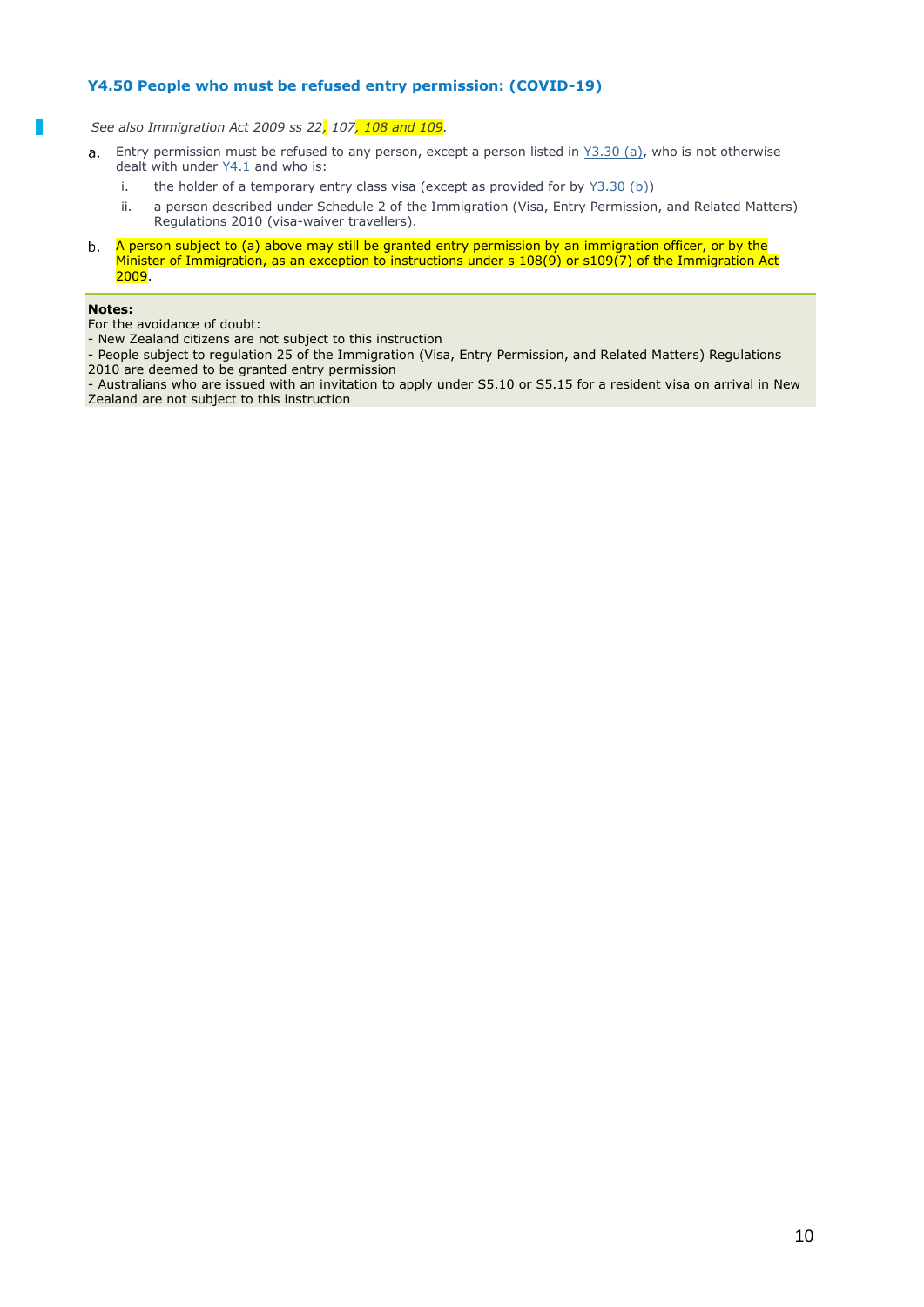# **Appendix 2: Amendments to Residence and Temporary Entry instructions rescinded from 1 December 2021**

The following instructions have been rescinded, and as such are not highlighted.